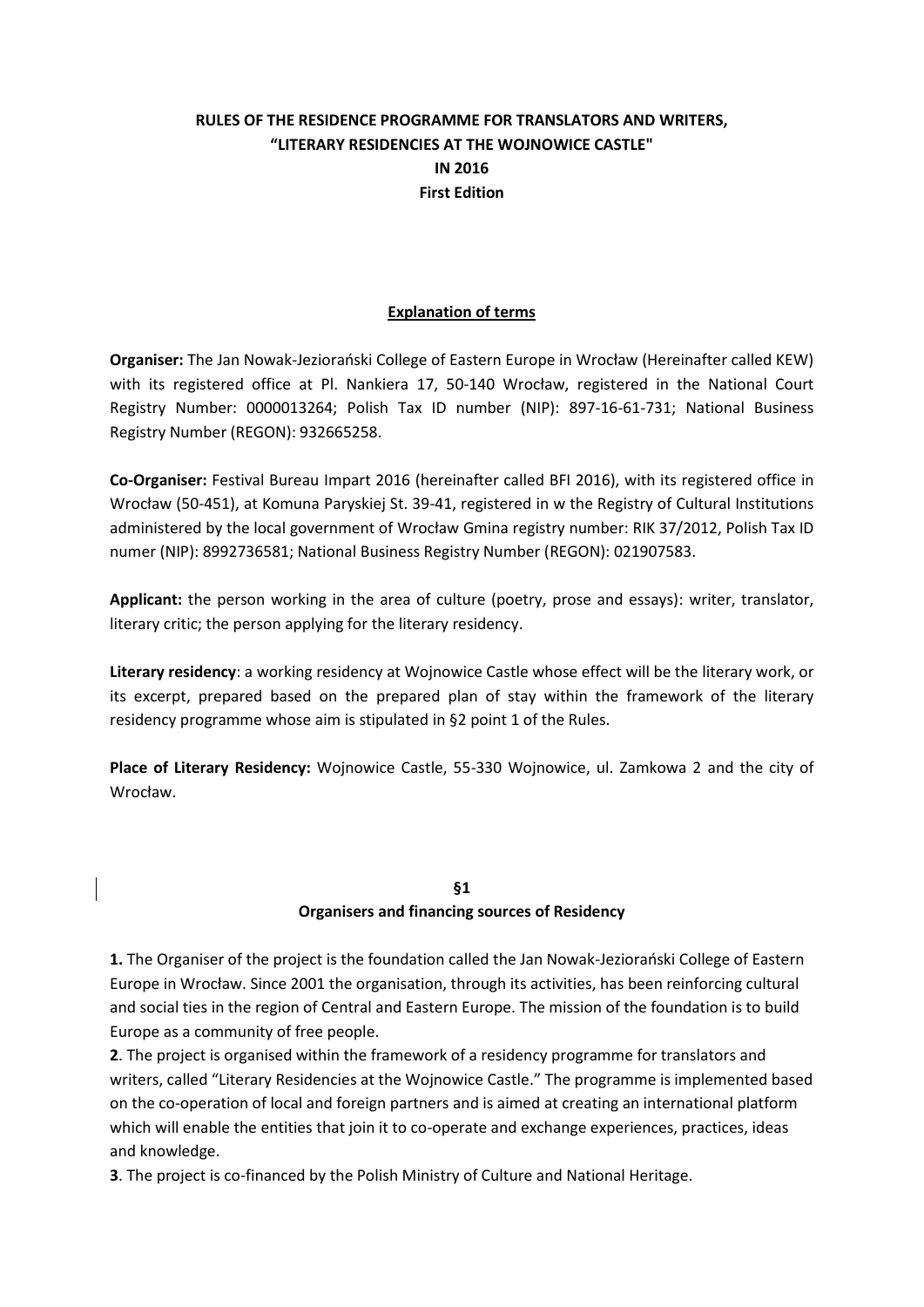### **§2 Purpose of Literary Residence**

**1.** The purpose of the Literary Residency at the Wojnowice Castle is to support and promote artists who represent different literary genres, as well as those whose work is on the borders of genres, are interested in co-operation with representatives of Lower Silesia literary groups and local communities and are open to a creative exchange, and by so doing building an international network of cultural ties.

**2.** The purpose of the implementation of the Literary Residency at the Wojnowice Castle programme is also working on the literary work/s which the Resident present in the concept that he/she prepares during the recruitment process.

**3.** In order to implement the Literary Residency at the Wojnowice Castle, KEW will institute two recruitments in the year 2016, based on the principles established in the further part of these Rules.

**4.** As part of the implementation of the programme in 2016, 8 men/women of letters shall be selected and invited to participate in the programme Literary Residency.

## **§3 Qualified Applicants**

**1.** The programme Literary Residency at the Wojnowice Castle is eligible for adult, natural persons with full legal rights and who are involved in activities in the area of culture and who reside is Poland or abroad.

**2.** Literary residencies are directed to people who are involved in the area of literature (poetry, prose, essays): writers, translators or literary critics. Participation in the project is open to people from 24 countries; Albania, Armenia, Austria, Azerbaijan, Belarus, Bosnia and Hercegovina, Bulgaria, Croatia, the Czech Republic, Estonia, Georgia, Germany, Hungary Lithuania, Latvia, Macedonia, Moldova, Poland, Russia, Romania, Serbia, Slovakia, Slovenia, Ukraine**.**

**3.** Not eligible for application are:

- KEW or BFI 2016 employees
- members of the Selection Committee
- Entities whose members are representatives of the Selective Committee.

#### **§4**

#### **Dates and principles of recruitment**

**1.** Application in the first round can be sent from February 17th 2016 until 6<sup>th</sup> March 2016. The binding date is the date of arrival of the application.

**2.** Candidates are obliged to send, in the period of the recruitment, the following documents in English (applications prepared in Polish or Russian are also qualified for acceptance).

- *Curriculum Vitae lub Résumé* with a picture,
- A list of published literary works, with an excerpt of at least one of them,
- A cover letter explaining the author's motivation and literary plans during the stay in Wojnowice,
- A scan of the signed Rules.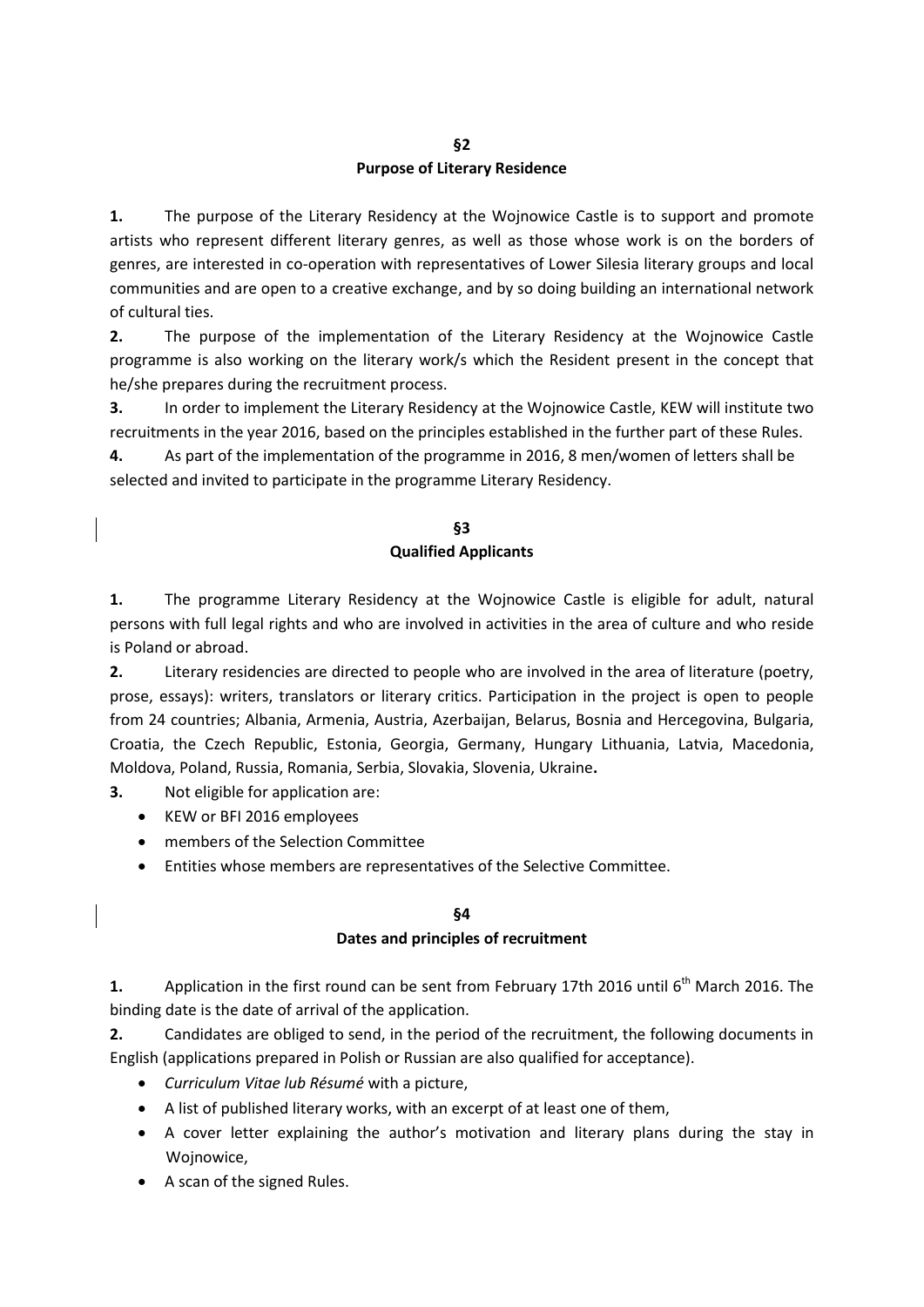**3.** Applications should be sent electronically by filling up the application form available at: [www.kew.org.pl.](http://www.kew.org.pl/)

**4.** The right to nominate the candidature of potential Residents who could take part in the programme is also shared by members of the Selection Committee, including the Curator responsible for Literature at the European Capital of Culture 2015 or a person representing the Curator.

**5.** Participation of the College of Eastern Europe in the implementation of the Literary Residency at the Wojnowice Castle includes services pointed in §5 point 2 and cannot include costs generated before the conclusion of the agreement with the Resident, nor objects or services that shall not be used during the residency.

**6.** As part of the recruitment process each Applicant can submit maximum one application offer.

## **§5 Evaluation of applications**

**1.** Based on the evaluation of application, four candidates shall be selected in the first recruitment round and four more during the second round.

**2.** Evaluations of the candidates' applications shall be made by the Selection Committee established by the College of Eastern Europe. The committee will be composed of: the curator responsible for literature with the European Capital of Culture 2016 or a BFI 2016 representative indicated by the Curator and 3 members appointed by the College of Eastern Europe, including the president and the secretary of the commission.

**3.** The Committee will analyse all applications meeting the formal criteria, taking into account:

- Motivation to participate in the residency programme at the Wojnowice Castle,
- Concept of the literary work/s, which are to be created as a result of the residency, a precise description of the idea and the process that will take place to fulfil them; artistic and/or educational value of the project,
- Cohesion between the concept and purpose of the implementation of the literary residency at the Wojnowice Castle as described in §2 point 1 and 2,
- A list of publications and assessment of the excerpt/s of the submitted text/s,
- Assigning to the resident an international character by engaging local artistic and cultural communities (including civil society organisations, etc.),
- Impact of the residency on civic, artistic, cultural activism of the local community, meaning a possibility of the Lower Silesia inhabitants of participating in the residency programme.

**4.** In special cases, when the implementation of the selected application shall not be possible, the committee will appoint a different candidate, who was not accepted earlier.

**5.** The committee reserves itself the right to select a smaller number of Residents as part of each recruitment process.

**6.** The committee reserves itself the right to select all 8 Residents during one recruitment process.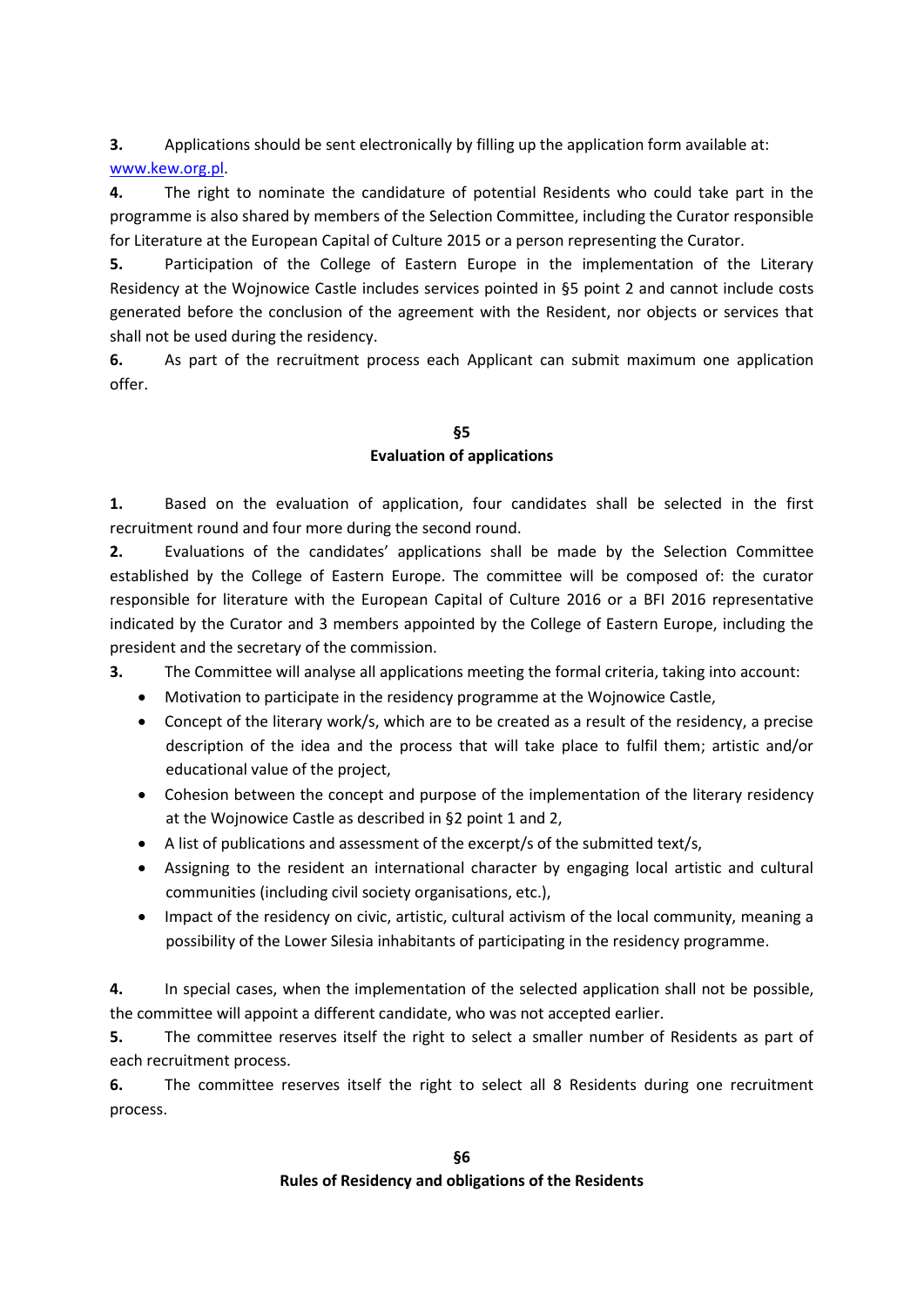**1.** The applicant's stay as part of the Literary Residency programme should last from 4 to 8 weeks. The exact dates of the Residency, upon negotiations with the Candidate, will be determined in the agreement individually concluded with the Resident.

- **2.** The Resident has the right to the following:
	- Reimbursement of travel costs up to 1200,00 PLN brutto,
	- Reimbursement of additional travel costs in Lower Silesia,
	- Accommodation at the Wojnowice Castle and temporary accommodation in other places, as part of the implementation of the project (for example meetings with readers in other cities),
	- Full board at the Wojnowice Castle, including breakfasts, lunches and dinners.
	- Monthly payment of 2800,00 PLN brutto,
	- Support during the writing process in regards to content, organisation and promotion,
	- Support of advisors.

**3.** Other materials necessary for the implementation of the project the Resident provides on his/her own.

**4.** Artists participating in the Literary Residency Programme at the Wojnowice Castle are obliged to present, upon completion of the residency programme, its effects in the form of a literary work/s stipulated in the detailed manner of the individual agreements concluded with KEW.

**5.** Specific obligations of the Resident in regards to the implementation of the residency is stipulated by an individual agreement concluded with KEW, which also includes provisions regarding the issue of property rights to the project and their use by Parties, with the basic minimum framework of using the project by KEW is determined in the sample agreement attached to these Rules.

**6.** Individual agreement with the Resident determines also the framework of using intellectual property rights to the project by European Capital of Culture 2016 as an institution co-financing the Residency.

**7.** The Resident is obliged to place all materials promoting the project information about its implementation as part of the Literary Residency at the Wojnowice Castle which is implemented in the framework of the residency programme for translators and writers as well as information about the co-organisation of the project by the European Capital of Culture 2016. In addition, the Resident is obliged to comply with the requirements of the visual identification of KEW and the European Capital of Culture 2016.

# **§7**

#### **Processing of Personal Data**

**1.** Participation in the recruitment process is tantamount to agreeing to the use of the Applicant's personal data based on the provisions of the 29th August 1997 law on the protection of personal data, if such will be revealed during the recruitment process and as a result of it. The Applicant should provide KEW with the following data: name, last time, place of residence.

**2.** Personal data of the Applicant will be transferred by KEW and as a result with the implementation of these Rules, and especially to communicate with the Applicants, announcing the results of the recruitment process, in accordance with the agreement on the protection of personal